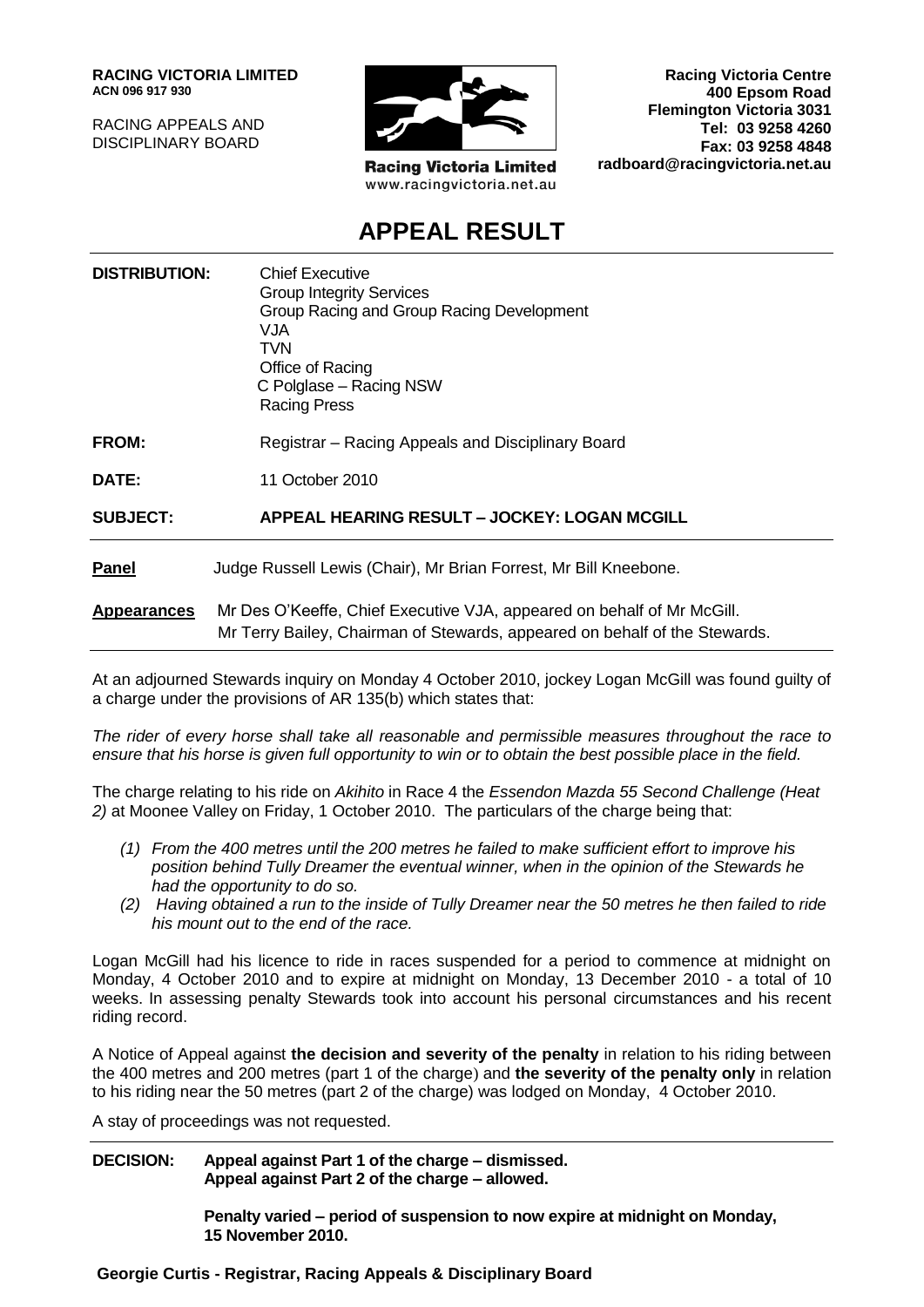# **TRANSCRIPT OF**

# **PROCEEDINGS**

## **RACING APPEALS AND DISCIPLINARY BOARD**

\_\_\_\_\_\_\_\_\_\_\_\_\_\_\_\_\_\_\_\_\_\_\_\_\_\_\_\_\_\_\_\_\_\_\_\_\_\_\_\_\_\_\_\_\_\_\_\_\_\_\_\_\_\_\_\_\_\_\_\_\_\_\_

**HIS HONOUR JUDGE R.P.L. LEWIS, Chairman MR B. FORREST MR W. KNEEBONE**

#### **EXTRACT OF PROCEEDINGS**

#### **DECISION**

## **IN THE MATTER OF THE ESSENDON MAZDA 55-SECOND CHALLENGE (HEAT 2) OVER 955 METRES**

## **JOCKEY: LOGAN McGILL**

#### **MELBOURNE**

#### **TUESDAY, 12 OCTOBER 2010**

MR T. BAILEY appeared on behalf of the RVL Stewards

MR D. O'KEEFFE appeared on behalf of the Appellant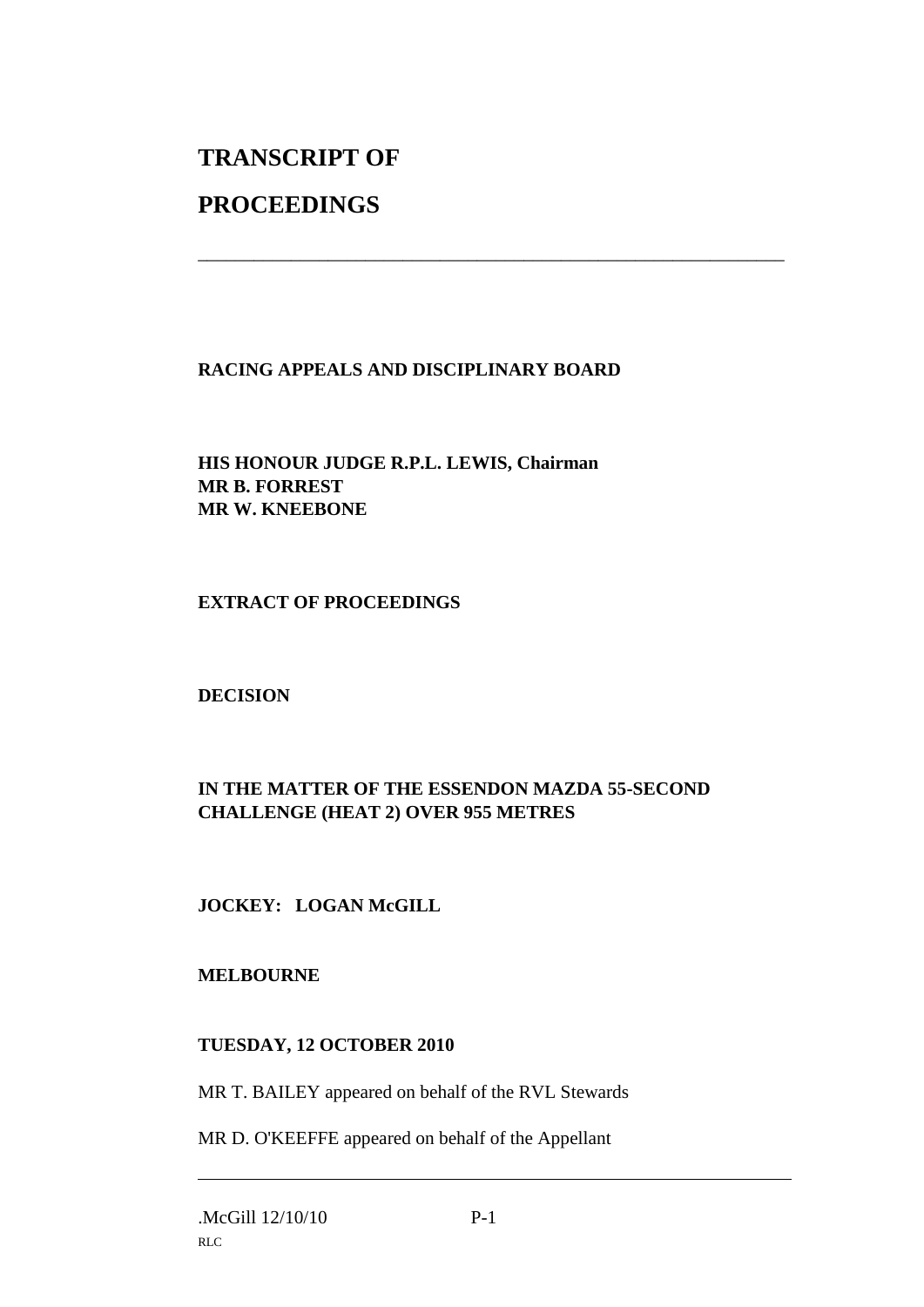CHAIRMAN: On Friday, 1 October 2010, Logan McGill was found guilty by Racing Victoria Ltd Stewards of a charge laid under Australian Rule of Racing 135(b). The rule was in the following terms:

*The rider of every horse shall take all reasonable and permissible measures throughout the race to ensure that his horse is given full opportunity to win or to obtain the best possible place in the field.*

Details of the charge are as follows: (1) from the 400 metres until the 200 metres, Logan McGill failed to make sufficient effort to improve his position behind Tully Dreamer, the eventual winner, when in the opinion of the Stewards he had the opportunity to do so; (2) having obtained a run to the inside of Tully Dreamer near the 50 metres, he did fail to ride his mount out to the end of the race.

Logan McGill has now appealed to the RAD Board against the conviction and the penalty imposed by the Stewards, the penalty being the suspension of 10 weeks commencing at midnight on 4 October 2010. The onus of proof is on the Stewards, that is, to prove that the appellant has been in breach of the rule. The appellant is, in the circumstances, required to give an explanation for his actions. However, the onus always remains with the Stewards.

This is a serious offence. The standard of proof is that referred to in the well-known High Court case of Briginshaw v Briginshaw (1938) CLR 336. The standard is on the balance of probabilities. However, the Board must have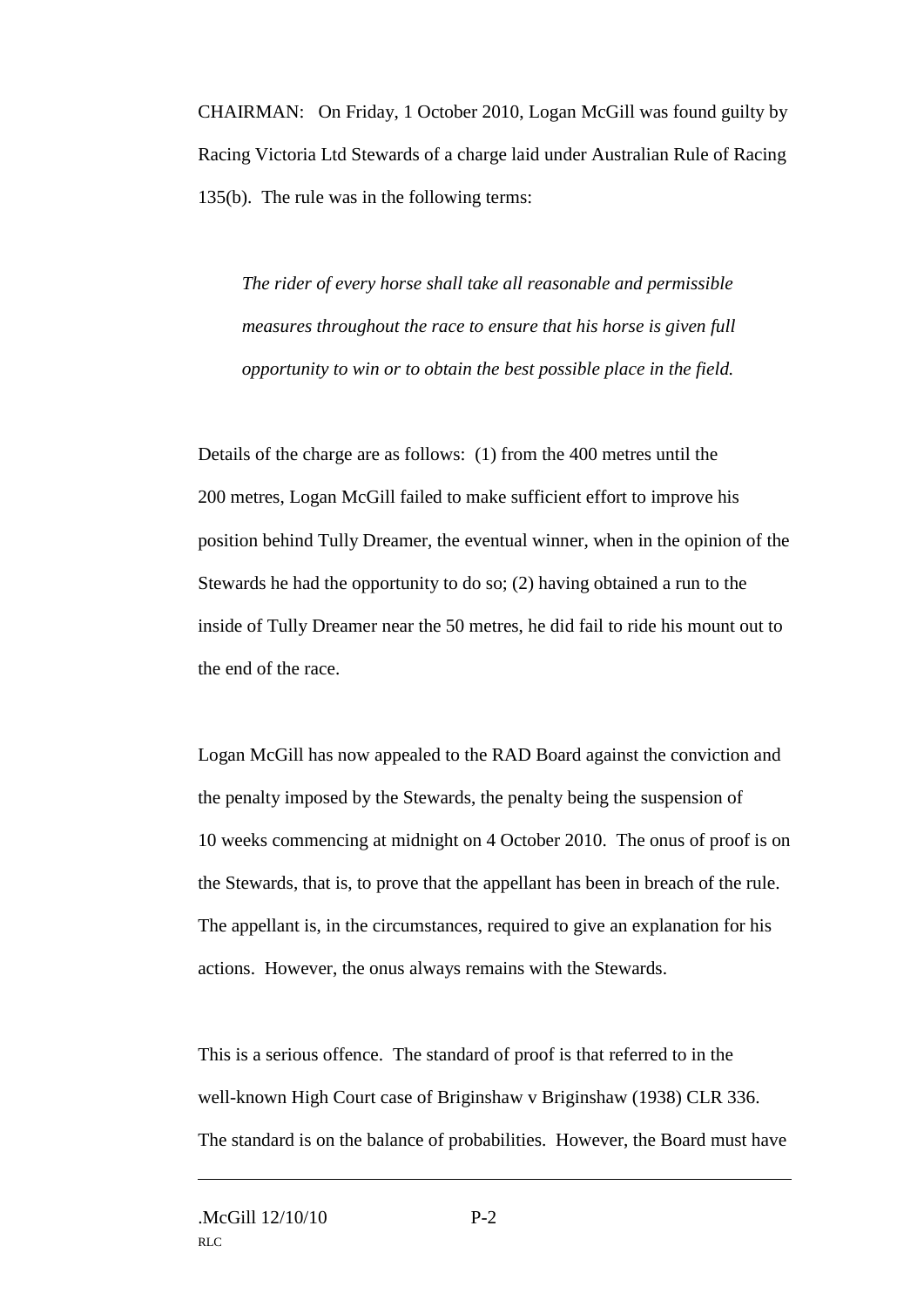a reasonable degree of satisfaction that the charge has been proved. It is not a matter of mechanical comparison between competing views. Matters which the Board must take into consideration include the seriousness of the allegation and the gravity of the consequences flowing from a particular finding.

The rule imposes an objective standard of care. The standard of care takes into account, amongst other things, the views and explanations of the rider and the views and opinions of the Stewards. A mere error of judgment is not a sufficient basis for a finding that the rule has been breached. The rider's conduct must be culpable in the sense that objectively judged, it is found to be blameworthy. Putting the issue in context, the Board must be comfortably satisfied that in the circumstances which existed and viewed objectively, the failure of Logan McGill to take all reasonable measures to improve his position approaching the 200 metres fell well short of what would be reasonably expected of a rider in his position.

Having considered the evidence in this appeal, the Board accepts that there was a reluctance on the part of Logan McGill to take a run inside Nikolic's mount for the reasons he stated. However, the Board does not accept that explanation as a justification for not taking the run, thereby markedly improving his position to a point where he was likely to be in the finish. The Board is satisfied that there was an obligation for Logan McGill to improve his position, particularly having regard to where his mount was positioned in the race. His failure to improve his position approaching the 200 metres fell short of what a reasonable rider would have done in the circumstances.